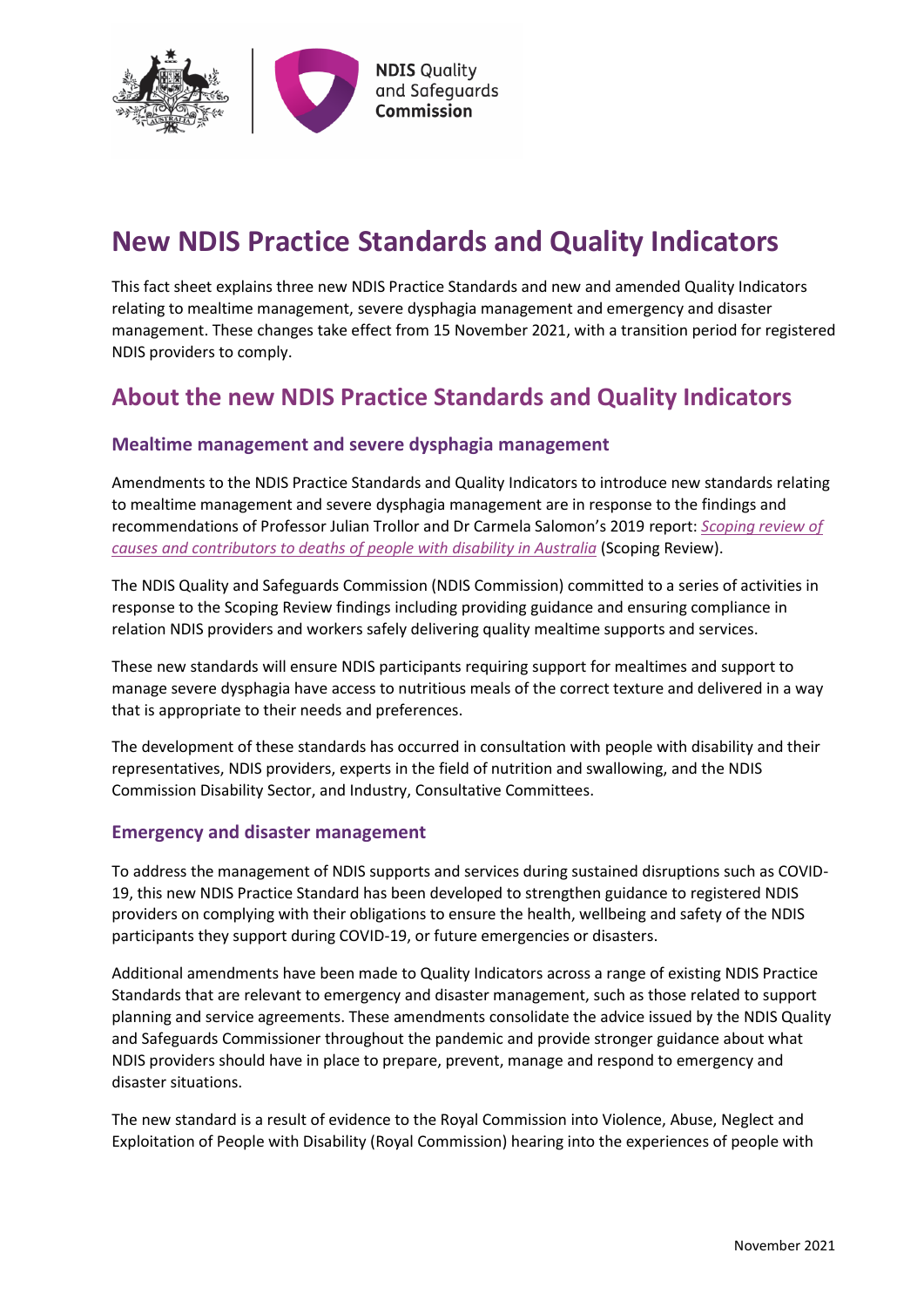disability during the COVID pandemic, and of the NDIS Commission's experience in supporting NDIS providers to respond appropriately in the delivery of NDIS supports and services during the COVID-19 pandemic. The need for adjustments to the NDIS Practice Standards to better reflect provider practice in the context of the pandemic was a recommendation of the Royal Commission.

In developing the new NDIS Practice Standards and Quality Indicators, the NDIS Commission consulted with stakeholders representing people with disability, industry peaks, advisors with expertise in pandemic and infectious disease control and the NDIS Commission Disability Sector, and Industry, Consultative Committees.

# **What are the changes?**

## **New NDIS Practice Standards**

The new NDIS Practice Standards and amendments to the Quality Indicators are outlined in the *[National](https://www.legislation.gov.au/Details/F2021L01480)  [Disability Insurance Scheme \(Provider Registration and Practice Standards\) Amendment \(2021 Measures](https://www.legislation.gov.au/Details/F2021L01480)  [No. 1\) Rules 2021](https://www.legislation.gov.au/Details/F2021L01480)* (Amending Rules), and the *[National Disability Insurance Scheme Legislation](https://www.legislation.gov.au/Details/F2021N00274)  [Amendment \(Quality Indicators\) Guidelines 2021](https://www.legislation.gov.au/Details/F2021N00274)* (Amending Guidelines).

The amendments introduce three new NDIS Practice Standards:

- **Mealtime management:** this standard applies to a provider that is responsible for providing supports to participants who require assistance to manage mealtimes (such as those with mild dysphagia) and is intended to help ensure quality and safety in the provision of mealtime management. It deals with the nutritional value and texture of meals, and with their planning, preparation and delivery. It will appear in Schedule 1 – Core Module, Part 5 – Support provision environment, of the NDIS Practice Standards;
- **Severe dysphagia management:** this standard applies to a provider that is registered to provide high intensity daily personal activities and has severe dysphagia management set out in the provider's certificate of registration. It requires those providers to ensure that each participant requiring severe dysphagia management receives appropriate support that is relevant and proportionate to their individual needs and preferences. It will appear in Schedule 2 – Module 1: High intensity daily personal activities, of the NDIS Practice Standards; and
- **Emergency and disaster management:** this standard is intended to address the planning required by providers to prepare, prevent, manage and respond to emergency and disaster situations whilst mitigating risks to and ensuring continuity of supports that are critical to the health, safety and wellbeing of NDIS participants. It will appear in Schedule 1 – Core Module, Part 3 – Provider governance and operational management, of the NDIS Practice Standards.

## **Is there a transition period for the new NDIS Practice Standards and Quality Indicators?**

The following transition periods apply for existing registered NDIS providers:

- The mealtime management practice standard applies to existing registered NDIS providers from Monday 13 December 2021.
- The emergency and disaster management practice standard applies to existing registered NDIS providers from Monday 24 January 2022.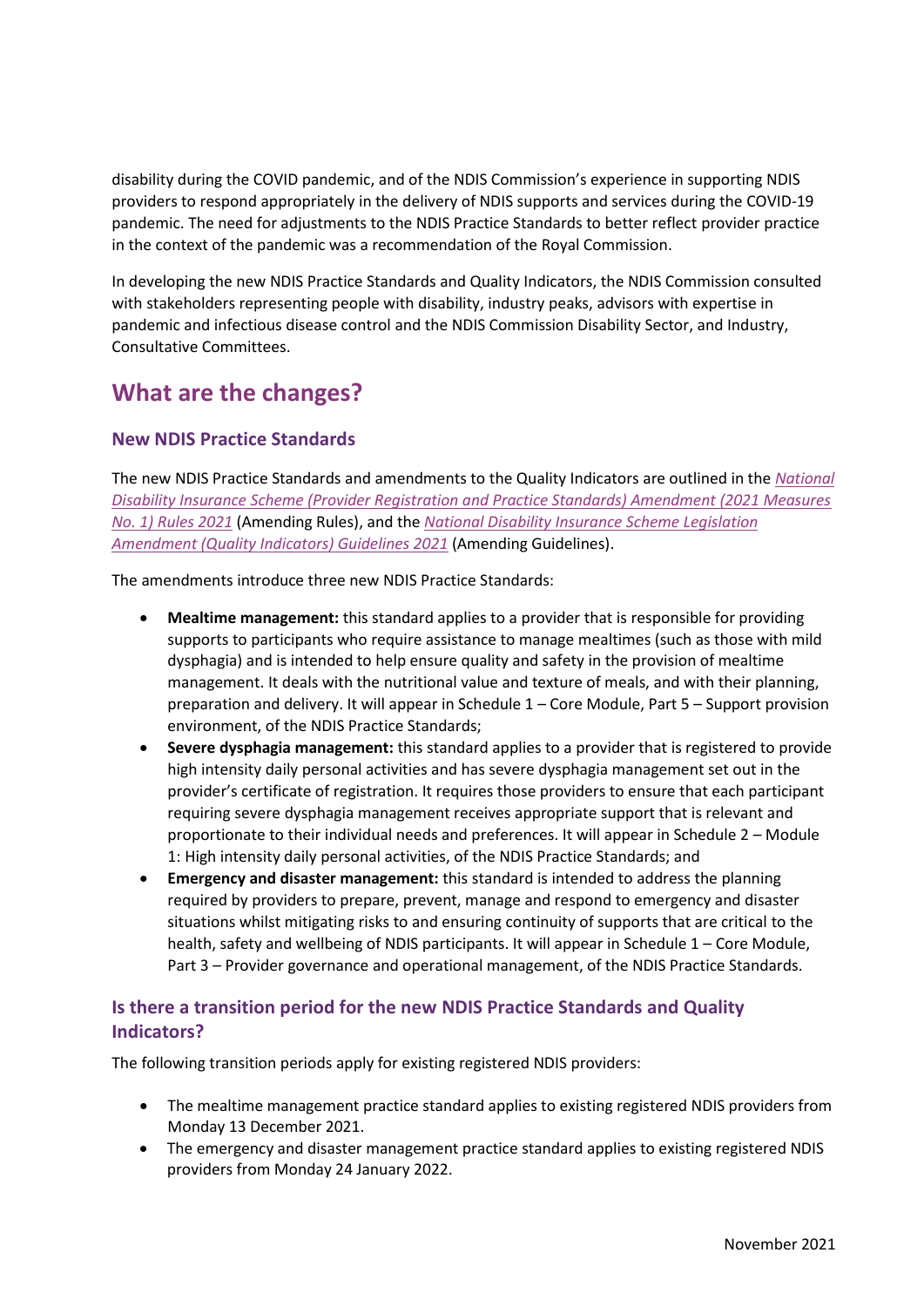There is no transition period for the severe dysphagia management standard, which will be in effect from 15 November 2021.

Where a transition period applies, existing registered NDIS providers will have a period of time to prepare for the commencement of a new standard. Compliance with the standard is not expected during the transition period, however registered NDIS providers should use this time to plan for the implementation of the standards.

#### **New and amended Quality Indicators**

As well as the three new NDIS Practice Standards and their associated Quality Indicators, additional amendments have been made to Quality Indicators relating to the following existing NDIS Practice Standards that are relevant to emergency and disaster management:

#### **Core module**

- Person-centred Supports
- Risk Management
- **Human Resource Management**
- Continuity of Supports
- Support Planning
- Service Agreements with Participants
- Responsive Support Provision
- Transitions to or from a provider (Previously Transitions to or from the provider)
- Safe Environment
- Management of Waste

#### **Module 3: Early childhood supports**

• The Child

#### **Verification module**

- Human Resource Management Risk Management
- 

For more details on the changes, refer to the update[d NDIS Practice Standards](https://www.ndiscommission.gov.au/document/986) document on the NDIS Commission website.

#### **New High Intensity Skills Descriptor for severe dysphagia management**

To accompany the new NDIS Practice Standard for severe dysphagia management, a new high intensity skills descriptor has been developed. The new descriptor is detailed in th[e NDIS Practice Standards:](https://www.ndiscommission.gov.au/document/1026)  [Skills descriptors](https://www.ndiscommission.gov.au/document/1026) document.

High intensity skills descriptors apply to providers required to be audited against Module 1: High Intensity Daily Personal Activities, relevant to the high intensity supports they provide.

This skills descriptor is an interim descriptor, as all high intensity skills descriptors will be undergoing a limited review, including consultation over the next 6 months as part of the NDIS Workforce Capability [Framework.](https://workforcecapability.ndiscommission.gov.au/)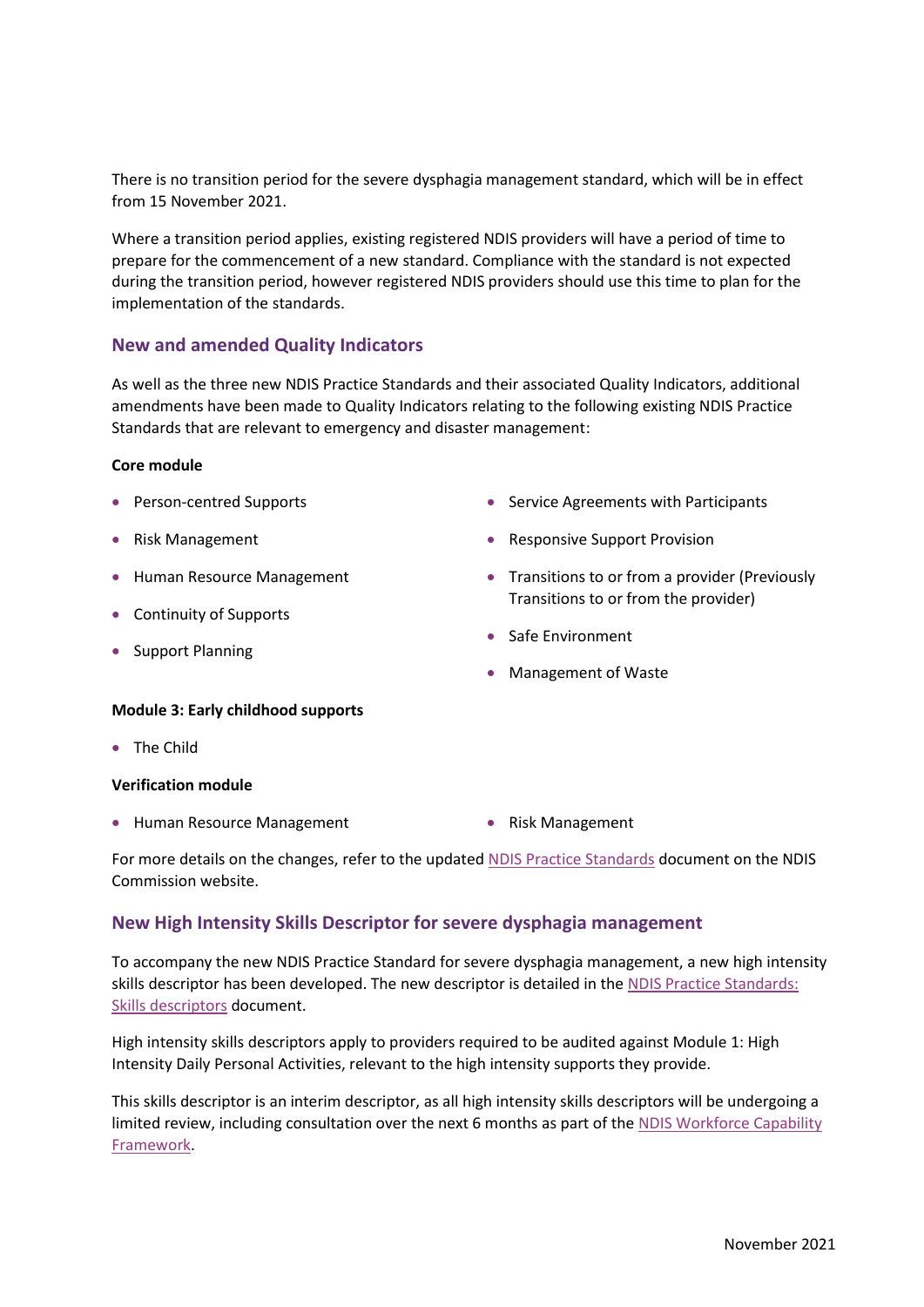# **Application of the new NDIS Practice Standards and Quality Indicators**

The table below shows how the new NDIS Practice Standards and new and amended Quality Indicators relevant to those standards apply to NDIS providers.

| <b>Relevant NDIS</b><br><b>Practice</b><br><b>Standards</b><br><b>Module</b> | <b>New \ NDIS Practice</b><br><b>Standards and</b><br><b>Quality Indicators</b> | Date of effect                | Who does it apply to?                                                                                                                                                                                                                                                                                                                                                                                                                                |
|------------------------------------------------------------------------------|---------------------------------------------------------------------------------|-------------------------------|------------------------------------------------------------------------------------------------------------------------------------------------------------------------------------------------------------------------------------------------------------------------------------------------------------------------------------------------------------------------------------------------------------------------------------------------------|
| Core Module                                                                  | 26A: Mealtime<br>management and<br>associated Quality<br>Indicators             | Monday 13<br>December<br>2021 | This Practice Standard applies to all<br>registered NDIS providers who are required<br>to comply with the standards specified in<br>Schedule 1 of the NDIS Practice Standards<br>(Core Module) and are responsible for<br>providing supports to participants who<br>require mealtime management.<br>It does not apply to:                                                                                                                            |
|                                                                              |                                                                                 |                               | transitioned providers;<br>providers registered for Specialist<br><b>Disability Accommodation (SDA)</b><br>only; or<br>individuals or partnerships<br>٠<br>delivering Early Childhood Early<br>Education (ECEI).                                                                                                                                                                                                                                     |
| Core Module                                                                  | 18A: Emergency and<br>disaster<br>management                                    | Monday 24<br>January 2022     | This Practice Standard applies to all<br>registered NDIS providers who are required<br>to comply with the standards specified in<br>Schedule 1 of the NDIS Practice Standards<br>(Core Module).<br>It does not apply to:<br>transitioned providers;<br>$\bullet$<br>providers registered for Specialist<br><b>Disability Accommodation (SDA)</b><br>only; or<br>individuals or partnerships<br>delivering Early Childhood Early<br>Education (ECEI). |
| Module 1                                                                     | 30A: Severe<br>dysphagia<br>management                                          | Monday 15<br>November<br>2021 | This Practice Standard applies to all<br>registered NDIS providers that are<br>registered to provide high intensity daily<br>personal activities if severe dysphagia<br>management is set out in the provider's<br>certificate of registration                                                                                                                                                                                                       |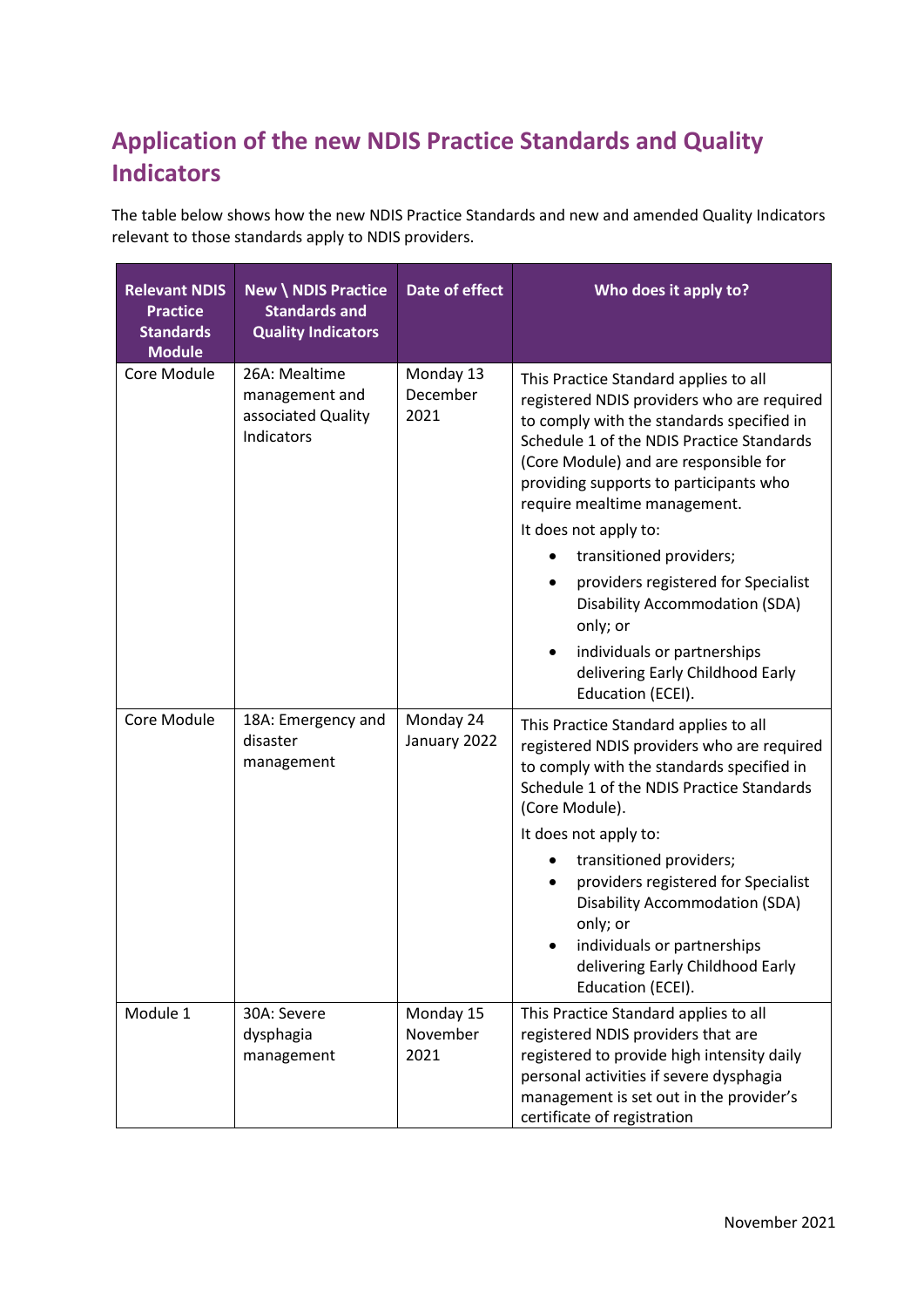# **How do the new NDIS Practice Standards and Quality Indicators apply to future applicants for registration?**

The new NDIS Practice Standards and Quality Indicators will apply to applicants (either new applicants or renewing NDIS providers) who submit a registration application to the NDIS Commission on or after 15 November 2021.

## **How do the new NDIS Practice Standards and Quality Indicators apply to existing applicants for registration?**

If you have commenced an application (either new applicants or renewing NDIS providers) prior to 15 November, but have not yet been assessed by an approved quality auditor as meeting the applicable NDIS Practice Standards and other requirements relevant to the application before **15 November 2021**, the new NDIS Practice Standards and Quality Indicators will apply.

Your auditor will work with you to identify if the new NDIS Practice Standards and Quality Indicators apply.

## **How do the new NDIS Practice Standards and Quality Indicators apply to** *existing* **registered NDIS providers for the purposes of mid-term audits?**

For existing registered NDIS providers, the new NDIS Practice Standards and related Quality Indicators apply in relation to a mid-term audit carried out on or after **15 November 2021**, subject to the transition periods providing for the mealtime management standard to come into force on 13 December 2021 and the emergency and disaster management standard to come into force on 24 January 2022.

An existing registered NDIS provider is a person or entity who was a registered NDIS provider immediately before 15 November 2021.

## **I am a transitioned provider, do I need to comply with the new NDIS Practice Standards and Quality Indicators?**

For transitioned providers (to whom the transitional arrangements under any of sections 26 - 29 of the Practice Standards Rules apply), the new standards do not apply until you make an application to renew registration.

## **Will the new Practice Standards appear in the NDIS Commission Portal?**

The new NDIS Practice Standards and Quality Indicators will be visible in the NDIS Commission Portal and Applications Portal from 15 November 2021.

# **Compliance approach**

Quality and safety in mealtime supports, and COVID-19 preparedness and response have been identified a[s Compliance and Enforcement priorities f](https://www.ndiscommission.gov.au/document/3286)or 2021-22 by the NDIS Commission.

Registration requirements under the NDIS Commission and the NDIS Practice Standards are designed to be proportionate. Auditors will ensure that the way an NDIS provider demonstrates they meet each standard is appropriate to their size, scale, and supports they deliver.